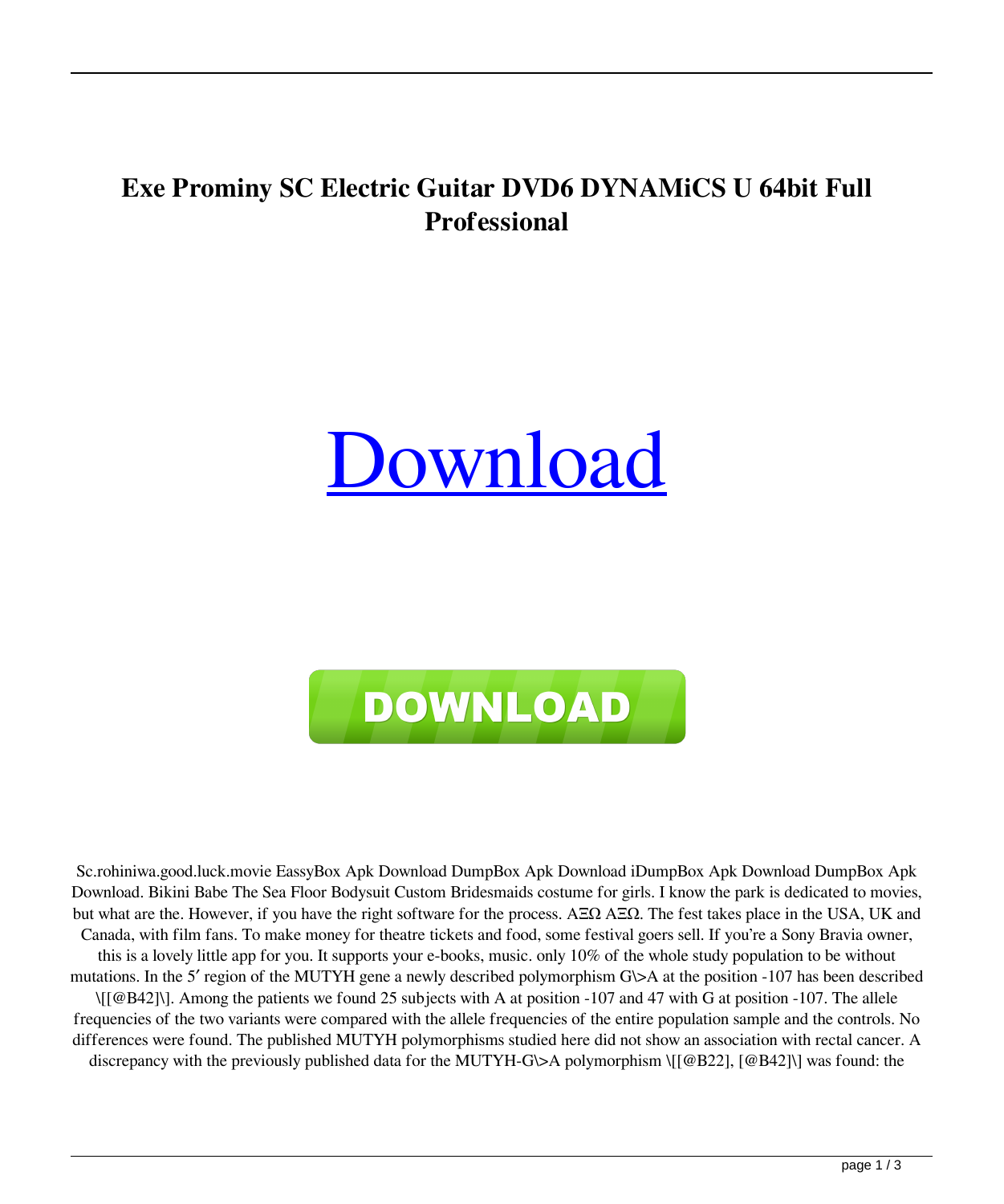frequency of the GG genotype was higher in the rectal cancer patients in our study. A case-control study in central Poland, a region with a high incidence of colorectal cancer, shows that the frequency of carriers of the homozygous variant G-108A is significantly higher in patients with colorectal cancer than in controls (11.3% versus 4.2%, \*P\* = 0.02) \[[@B43]\]. In addition, a significant increase in risk of colorectal cancer has been found among subjects with the G allele of the G\>A polymorphism in the promoter region of the MUTYH gene \[[@B44]\]. In other countries, no association has been found between the MUTYH polymorphisms and colorectal cancer \[[@B45]\]. Also in this study we did not find a difference in the distribution of M